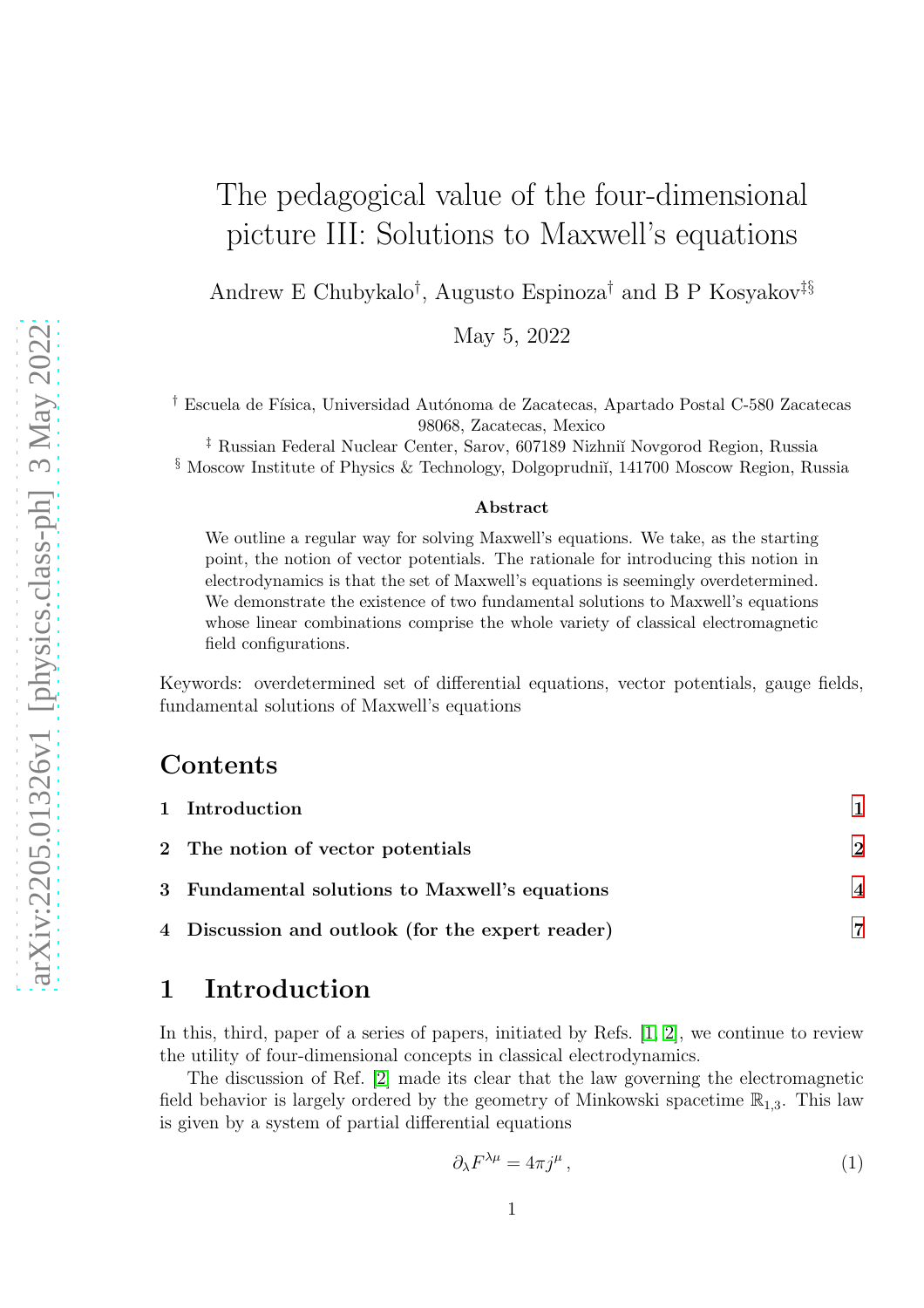<span id="page-1-1"></span>
$$
\partial_{\lambda} {}^*F^{\lambda \mu} = 0 \,, \tag{2}
$$

known as Maxwell's equations. Here  $\partial_{\lambda}$  stands for  $\partial/\partial_{\lambda}$ , and  $*F^{\lambda\mu} \equiv \frac{1}{2}$  $\frac{1}{2} \, \epsilon^{\lambda\mu\nu\rho} F_{\nu\rho}$ . We use the Gaussian system of units, and put the speed of light to be 1. With fixing a particular inertial frame of reference, Eqs. [\(1\)](#page-0-1) and [\(2\)](#page-1-1) can be rewritten as

<span id="page-1-2"></span>
$$
\nabla \cdot \mathbf{E} = 4\pi \varrho, \tag{3}
$$

$$
\nabla \times \mathbf{B} = 4\pi \mathbf{j} + \frac{\partial \mathbf{E}}{\partial t},
$$
\n(4)

<span id="page-1-5"></span>
$$
\nabla \cdot \mathbf{B} = 0, \tag{5}
$$

<span id="page-1-3"></span>
$$
\nabla \times \mathbf{E} = -\frac{\partial \mathbf{B}}{\partial t}.
$$
 (6)

Although the set of differential equations in four-dimensional tensor form, Eqs.  $(1)-(2)$  $(1)-(2)$ , is mathematically equivalent to the set of differential equations in three-dimensional vector form, Eqs.  $(3)$ – $(6)$ , the former is much more elegant than the latter.

We now address the issue of whether the four-dimensional covariant treatment of basic solutions to Maxwell's equations is favored over the corresponding three-dimensional vector treatment which is adopted in modern textbooks on electrodynamics and used as a common practice for teaching these solutions at undergraduate level. The aim of this paper is to show that this is indeed the case. Our main concern is with two questions:

(i) Where did the notion of vector potentials come from?

(ii) Are there several fundamental solutions to Maxwell's equations such that their linear combinations form the whole variety of classical electromagnetic fields distributed over empty space?

The rationale, or at least a motivation for introducing vector potentials is that the set of Maxwell's equations is seemingly overdetermined. A regular procedure for solving this set of differential equations is to express the electromagnetic field strength  $F_{\mu\nu}$  in terms of vector potentials  $A_\mu$ .

As to the second question, the answer is positive. In fact, there exist two fundamental solutions to Maxwell's equations whereby every electromagnetic field configuration can be constructed. We will see that the Lienard–Wiechert field and plane wave are acting as fundamental solutions of this kind in classical electrodynamics.

It will transpire that the four-dimensional covariant framework not only makes the analysis of the posed questions much easier, but also provides a decisive pedagogical insight into geometric and physical information which is encoded in Maxwell's equations.

## <span id="page-1-0"></span>2 The notion of vector potentials

At first glance the set of Maxwell's equations, Eqs.  $(1)-(2)$  $(1)-(2)$ , is *overdetermined*: 8 equations are intended for finding 6 unknown functions  $F^{\mu\nu}$ . Matters can be improved by expressing the field strength  $F^{\mu\nu}$  in terms of vector potentials  $A^{\mu}$ ,

<span id="page-1-4"></span>
$$
F^{\mu\nu} = \partial^{\mu}A^{\nu} - \partial^{\nu}A^{\mu}.
$$
 (7)

Recall that  $F^{\mu\nu}$  is an antisymmetric tensor, so that the antisymmetric combination of two vectors  $\partial^{\mu}$  and  $A^{\nu}$  on the right of [\(7\)](#page-1-4) is quite appropriate. With the ansatz (7), the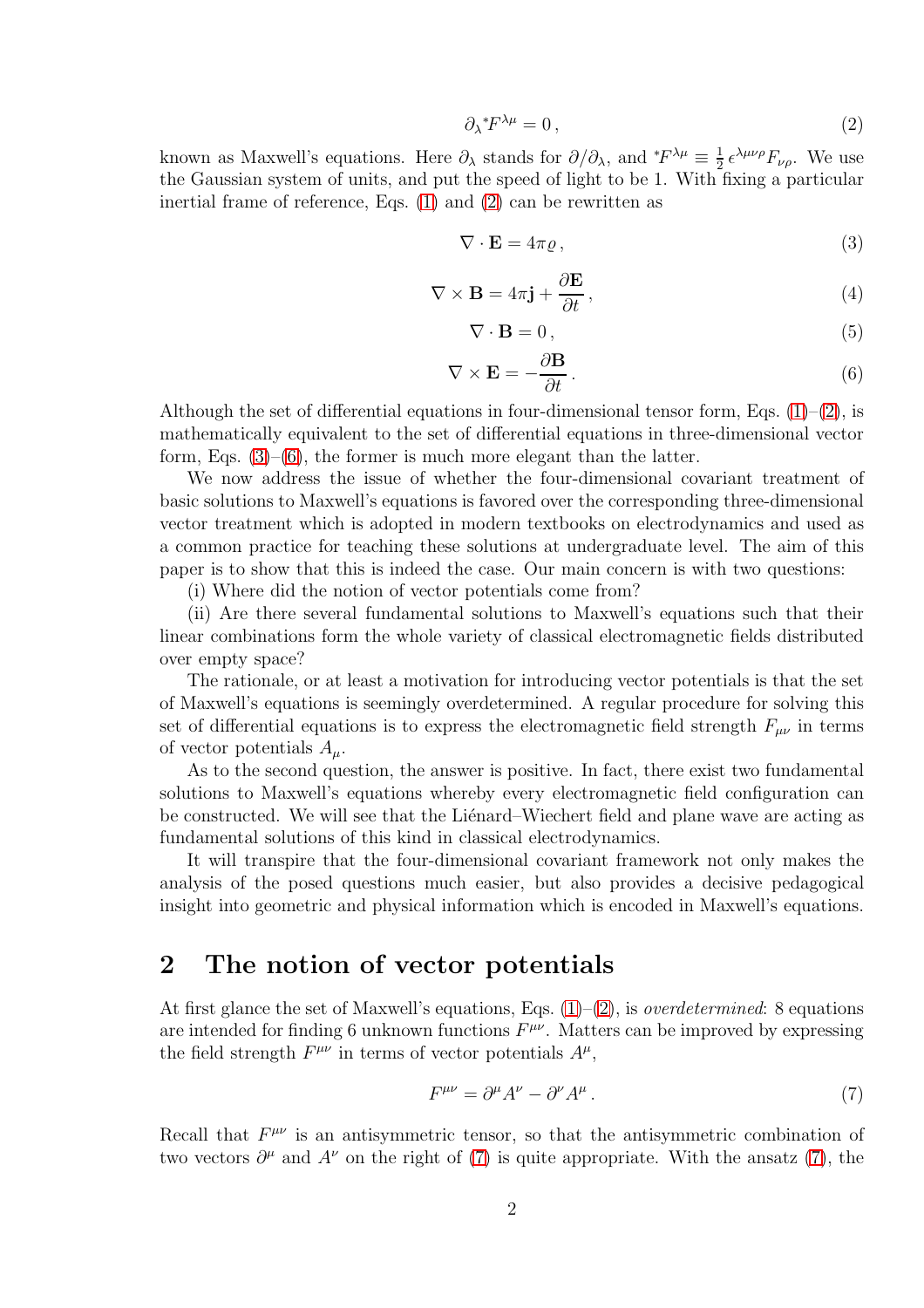second part of Maxwell's equation, Eq. [\(2\)](#page-1-1), is satisfied identically because  $\epsilon^{\lambda\mu\nu\rho}\partial_{\lambda}\partial_{\nu}\equiv 0$ . Substituting [\(7\)](#page-1-4) into [\(1\)](#page-0-1) gives

<span id="page-2-0"></span>
$$
\Box A^{\mu} - \partial^{\mu} \partial_{\lambda} A^{\lambda} = 4\pi j^{\mu} , \qquad (8)
$$

where  $\Box = \partial^{\lambda} \partial_{\lambda} = \partial^{2} / \partial t^{2} - \nabla^{2}$  is the wave operator. We thus come to the set of equations, Eq. [\(8\)](#page-2-0), which has the number of equations equal to the number of the functions sought.

Note that  $A^{\mu}$  is defined in Eq. [\(7\)](#page-1-4) up to adding the four-gradient of an arbitrary smooth scalar function  $\partial^{\mu}\chi$ . Indeed, the field strength  $F^{\mu\nu}$  is unaffected by the replacement

<span id="page-2-1"></span>
$$
A^{\mu} \to A^{\mu} = A^{\mu} - \partial^{\mu} \chi \,. \tag{9}
$$

These transformations of  $A^{\mu}$  are called *gauge transformations*. We thus deal with the entire equivalence class of vector potentials related to each other by gauge transformations, rather than a concrete vector function. The term  $\partial^{\mu}\chi$  in [\(9\)](#page-2-1) is called the *gauge mode*. These modes do not contribute to the Lorentz force  $qv^{\nu}F_{\mu\nu}$ , and hence the dynamics of charged particles is unaffected by them. On the other hand, the current of charged particles  $j^{\mu}$  is not the source of gauge modes. Indeed, it is clear that gauge modes satisfy Eq. [\(8\)](#page-2-0) with the vanishing right side of this equation, whence it follows that gauge modes are unaffected by  $j^{\mu}$ , and their evolution is divorced from the evolution of the dynamical degrees of freedom described by  $F_{\mu\nu}$ .

This offers a clearer view of how the seemingly overdetermined set of partial differential equations becomes determined. The net dynamical degrees of freedom are augmented by the addition of auxiliary degrees of freedom, gauge modes, which equalizes the number of equations governing this extended field system to the number of field variables.

The corresponding treatment of Maxwell's equations in three-dimensional vector form, Eqs.  $(3)-(6)$  $(3)-(6)$ , is not as much intelligible. Let us write components of  $A^{\mu}$  in a particular inertial frame:  $A^{\mu} = (\phi, \mathbf{A})$ , or, equivalently,  $A_{\mu} = (\phi, -\mathbf{A})$ . Taking into account the definitions of the electric field  $E_i = F_{0i}$  and the magnetic induction  $B_i = -\frac{1}{2} \epsilon_{ijk} F^{jk}$ which were given in [\[2\]](#page-8-1) we obtain from  $(7)$ 

<span id="page-2-2"></span>
$$
\mathbf{E} = -\frac{\partial \mathbf{A}}{\partial t} - \nabla \phi \,,\tag{10}
$$

<span id="page-2-3"></span>
$$
\mathbf{B} = \nabla \times \mathbf{A} \,. \tag{11}
$$

It is then possible to verify, by inspection, that Eqs. [\(10\)](#page-2-2) and [\(11\)](#page-2-3) provide a solution of equations [\(5\)](#page-1-5) and [\(6\)](#page-1-3). However, if the four-dimensional ansatz [\(7\)](#page-1-4) was not taken as the starting point, then the three-dimensional ansatz  $(10)$ – $(11)$  is an ingenious mathematical trick whose discovery is surprising.

The corresponding three-dimensional gauge transformations are

<span id="page-2-4"></span>
$$
\phi \to \phi' = \phi - \frac{\partial \chi}{\partial t},\tag{12}
$$

<span id="page-2-5"></span>
$$
\mathbf{A} \to \mathbf{A}' = \mathbf{A} + \nabla \chi \tag{13}
$$

It is unlikely that Eqs.  $(10)–(11)$  $(10)–(11)$  and  $(12)–(13)$  $(12)–(13)$  might help to illuminate the origin and mathematical nature of  $\phi$  and **A**. Historically, the ansatz [\(11\)](#page-2-3) was suggested by W. Thomson who investigated the analogies of electric phenomena with those of elasticity, and by C. Neumann, Weber and Kirchhoff in their studies on the induction of currents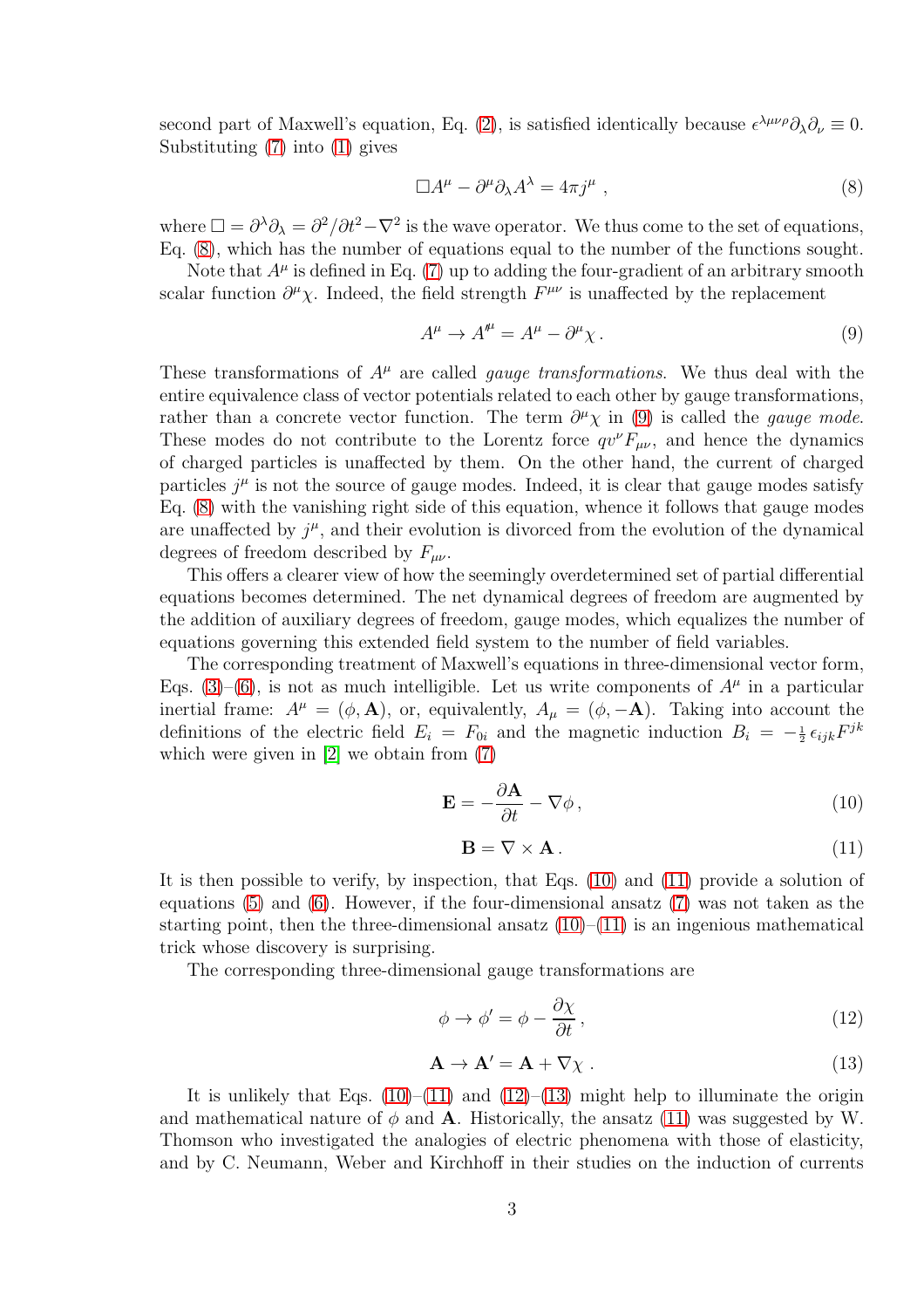[\[3\]](#page-8-2). However, while on the subject of modern teaching in gauge field theory (specifically in electrodynamics) following its inner logic, and not according to its historical development, it is apparent that the student should learn of the notion of vector potentials in the fourdimensional relativistic framework.

Equation [\(2\)](#page-1-1) can be rearranged to give<sup>[1](#page-3-1)</sup>

<span id="page-3-2"></span>
$$
\partial_{\lambda} F_{\mu\nu} + \partial_{\nu} F_{\lambda\mu} + \partial_{\mu} F_{\nu\lambda} = 0. \qquad (14)
$$

We call equations [\(2\)](#page-1-1) and [\(14\)](#page-3-2) collectively the *Bianchi identity*. This name comes from the fact that if we adopt  $A_u$  as the basic variables, then the possibility to express  $F_{u\nu}$ in terms of  $A_{\mu}$ , as shown in Eq. [\(7\)](#page-1-4), becomes a synonym for making the left sides of equations [\(2\)](#page-1-1) and [\(14\)](#page-3-2) identitically vanishing.

Equation [\(8\)](#page-2-0) cannot be solved *directly* because the differential operator  $\Lambda^{\mu}_{\lambda}(\partial)$  =  $\delta^{\mu}_{\ \lambda} \Box - \partial^{\mu} \partial_{\lambda}$  has no inverse<sup>[2](#page-3-3)</sup>. To tackle this problem, we take advantage of the gauge arbitrariness. We impose a gauge fixing condition on  $A_\mu$ , selecting a single representative of the equivalence class of vector potentials, to make the differential operator invertible. For example, if we choose the so-called Lorenz gauge condition

$$
\partial_{\lambda} A^{\lambda} = 0, \tag{17}
$$

then [\(8\)](#page-2-0) becomes the inhomogeneous wave equation

$$
\Box A^{\mu} = 4\pi j^{\mu} \ . \tag{18}
$$

<span id="page-3-0"></span>This resolves the problem because the wave operator  $\Box$  is invertible.

### 3 Fundamental solutions to Maxwell's equations

It would be difficult if not impossible to find in current texts on classical electrodynamics the statement that all feasible classical electromagnetic field configurations can proliferate through composing linear combinations of only two fundamental solutions to Maxwell's equations<sup>[3](#page-3-4)</sup>. We intend to show that two electromagnetic field configurations, known as the Lienárd–Wiechert field and plane wave, may be regarded as fundamental solutions of this kind.

$$
\Lambda^{\mu}_{\ \lambda}\Psi^{\lambda}_{a} = \lambda_{a}\Psi^{\mu}_{a}\,,\tag{15}
$$

where a runs from 0 to 3 (there is no summation over a in the right-hand side). It is clear from

$$
\Lambda^{\mu}_{\ \lambda}(k)k^{\lambda} = 0\tag{16}
$$

that some eigenvalue (associated with the eigenvector  $\Psi^{\mu}$  proportional to  $k^{\mu}$ ) is zero, hence det  $\Lambda = 0$ .

<span id="page-3-4"></span> $3$ To illustrate we refer to several popular textbooks [\[4,](#page-9-0) [5,](#page-9-1) [6,](#page-9-2) [7,](#page-9-3) [8\]](#page-9-4) where this fact went unnoticed.

<span id="page-3-1"></span><sup>&</sup>lt;sup>1</sup>To see this, let us note that  $\partial_{\lambda} {}^*F^{\lambda\rho} = \frac{1}{2} \epsilon^{\lambda\rho\mu\nu} \partial_{\lambda} F_{\mu\nu}$  is proportional to the sum of terms stemming from the antisymmetrization of  $\partial_{\lambda}F_{\mu\nu}$ . Among them, the plus sign have terms which can be represented as cyclic permutations of indices of  $\partial_\lambda F_{\mu\nu}$ , that is,  $\partial_\lambda F_{\mu\nu}$ ,  $\partial_\nu F_{\lambda\mu}$  and  $\partial_\mu F_{\nu\lambda}$ , while the terms of another triplet  $\partial_\lambda F_{\nu\mu}$ ,  $\partial_\mu F_{\lambda\nu}$  and  $\partial_\nu F_{\mu\lambda}$  are assigned the minus sign. However, both triplets actually contain identical terms because  $F_{\mu\nu} = -F_{\nu\mu}$ . It follows that equations [\(2\)](#page-1-1) and [\(14\)](#page-3-2) are equivalent.

<span id="page-3-3"></span><sup>&</sup>lt;sup>2</sup>The expert reader will recognize that det  $\Lambda = \lambda_0 \lambda_1 \lambda_2 \lambda_3$  where  $\lambda_0$ ,  $\lambda_1$ ,  $\lambda_2$ ,  $\lambda_3$  are eigenvalues of the operator  $\Lambda^{\mu}_{\lambda}(k) = k^2 \delta^{\mu}_{\lambda} - k^{\mu} k_{\lambda}$ , that is, solutions to the eigenvalue problem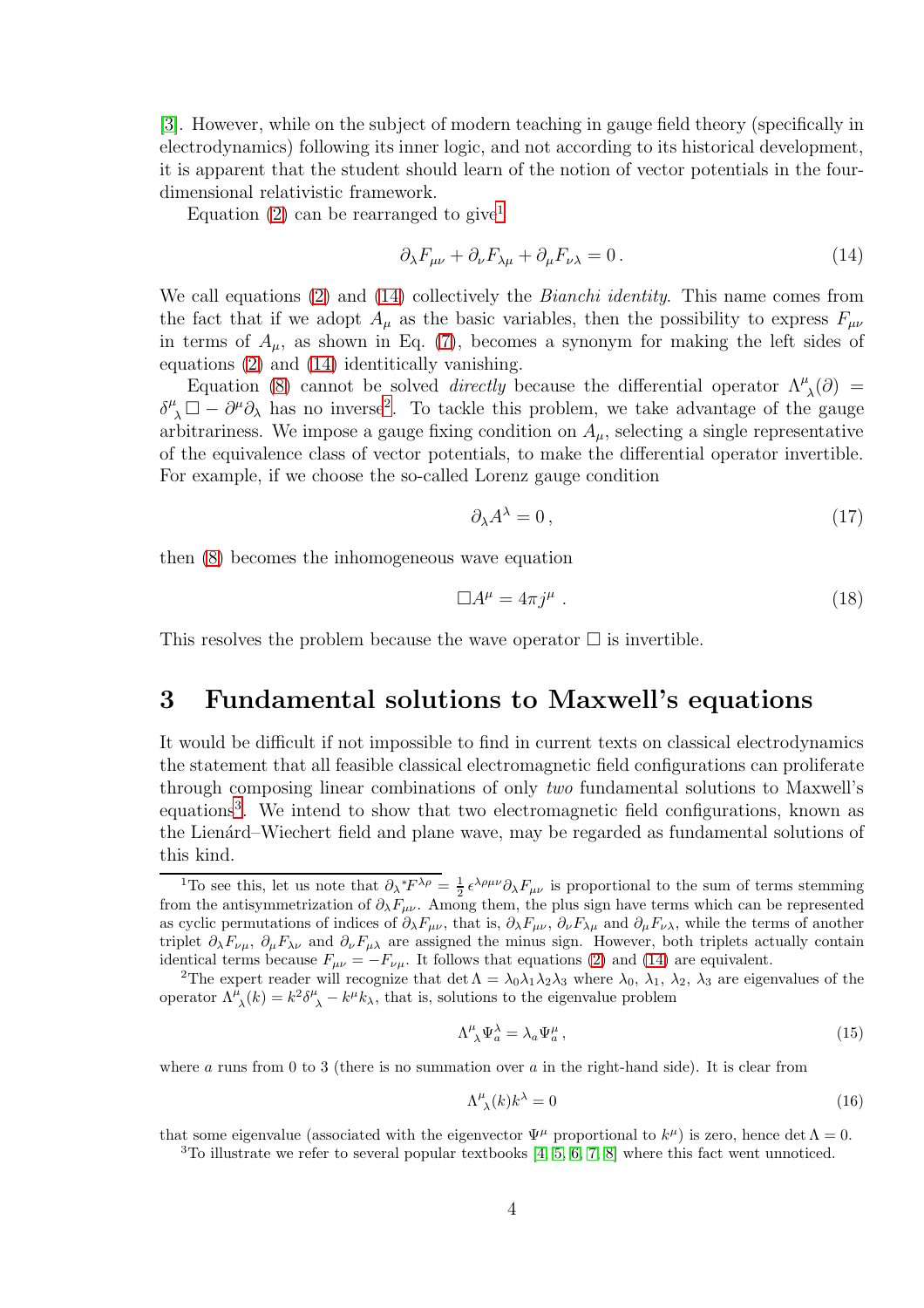It is sufficient to restrict our consideration to  $A_\mu$  generated by a single charged particle moving along a smooth timelike world line  $z^{\mu}(s)$ . We can readily extend this analysis to cover the case of several charged particles by taking the the sum of all such  $A_\mu$ 's generated by their respective individual sources.

Thus, our concern is with finding exact solutions to the equation

<span id="page-4-0"></span>
$$
\Box A^{\mu}(x) = 4\pi q \int_{-\infty}^{\infty} ds \, v^{\mu}(s) \delta^{4}[x - z(s)], \qquad (19)
$$

in which  $A^{\mu}(x)$  is the unknown variable, e is the charge of the particle, and  $v^{\mu} = dz^{\mu}/ds$ its four-velocity. Since the partial differential equation [\(19\)](#page-4-0) is linear in  $A^{\mu}(x)$ , its solution is written as the sum of some particular solution of this equation and general solution of the associated homogeneous equation

<span id="page-4-3"></span>
$$
\Box A^{\mu} = 0. \tag{20}
$$

What is the most appropriate form of the particular solution to equation [\(19\)](#page-4-0) for the description of the classical electromagnetic picture? The commonly accepted point of view is that the *retarded* vector potential  $A_{\text{ret}}^{\mu}$ , called the Liénard–Wiechert potential, is just this solution. The procedure of derivation of the Liénard–Wiechert potential is outlined in every textbook. We thus only recall the form of this solution using the condensed four-dimensional Dirac notations [\[9\]](#page-9-5). Let  $x^{\mu}$  be some point outside the world line  $z^{\mu}(s)$ . Define the lightlike four-vector  $R^{\mu} = x^{\mu} - z^{\mu}(s_{\text{ret}})$  drawn from a point  $z^{\mu}(s_{\text{ret}})$  on the world line, where the signal is emitted, to the point  $x^{\mu}$ , where the signal is received. It is



<span id="page-4-1"></span>Figure 1: Retarded signal at  $x^{\mu}$ , emitted from  $z^{\mu}(s_{\text{ret}})$ 

seen from Figure [1](#page-4-1) that  $R^{\mu}$  is opposed to a ray of the past light cone with the vertex at  $x^{\mu}$ . Consider the unit vector  $v^{\mu}$  tangent to the curve  $z^{\mu}(s)$  at the instant  $s_{\text{ret}}$  and define the scalar

$$
\rho = R_{\alpha} v^{\alpha} \,. \tag{21}
$$

Since  $R^{\mu}$  is a lightlike vector, the geometric interpretation of  $\rho$  is apparent:  $\rho$  is the spatial distance between the field point and the retarded point in the instantaneously comoving Lorentz frame in which the charge is at rest at the retarded instant  $s_{\text{ret}}$ , as shown in Figure [2.](#page-5-0)

The retarded vector potential due to a single arbitrarily moving charge  $q$  is

<span id="page-4-2"></span>
$$
A_{\rm ret}^{\mu}(x) = q \frac{v^{\mu}}{\rho}.
$$
\n(22)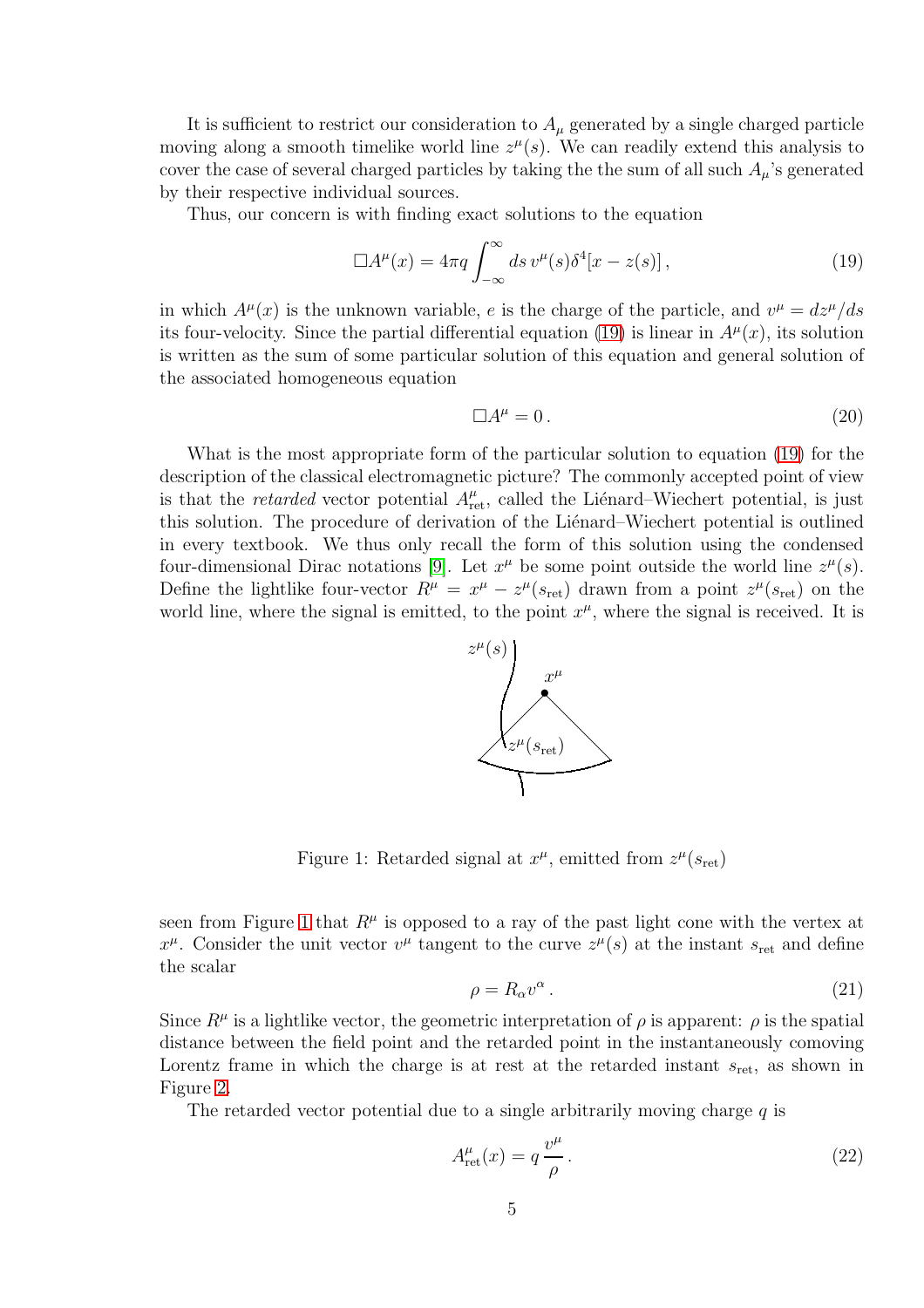

<span id="page-5-0"></span>Figure 2: The origin of the invariant retarded variable  $\rho$ 

Note that this expression for the retarded vector potential can be directly derived from that for the Coulomb potential, with the understanding that the retardation condition is met, see, e. g., Ref. [\[5\]](#page-9-1).

The strength of the Lienard–Wiechert field is readily calculated from  $(22)$  with the aid of simple differentiation rules (these rules can be found in the textbooks [\[6\]](#page-9-2), [\[7\]](#page-9-3), [\[8\]](#page-9-4)). The result is<sup>[4](#page-5-1)</sup>

<span id="page-5-2"></span>
$$
F^{\mu\nu}_{\text{ret}} = q \frac{R^{\mu}U^{\nu} - R^{\nu}U^{\mu}}{\rho^3},\tag{23}
$$

<span id="page-5-3"></span>
$$
U^{\mu} = (1 - a_{\alpha} R^{\alpha}) v^{\mu} + \rho a^{\mu}, \qquad (24)
$$

where  $a^{\mu} = dv^{\mu}/ds$  is the four-acceleration of the charged particle.

It might be well to point out that the four-dimensional description represents the Liénard–Wiechert field, Eqs.  $(23)$ – $(24)$ , in a concise and elegant form. In contrast, the conventional three-dimensional vector treatment leads to rather cumbersome expressions

$$
\mathbf{E}_{\rm ret} = \frac{q}{(r - \mathbf{r} \cdot \mathbf{v})^3} \left\{ \left(1 - \mathbf{v}^2\right) (\mathbf{r} - r\mathbf{v}) + \mathbf{r} \times \left[ (\mathbf{r} - r\mathbf{v}) \times \mathbf{a} \right] \right\},\tag{25}
$$

$$
\mathbf{B}_{\rm ret} = \frac{\mathbf{r} \times \mathbf{E}_{\rm ret}}{r},\tag{26}
$$

where **r** is the radius vector drawn from the point of emission  $z(t_{\text{ret}})$  to the point of observation x in a particular Lorentz frame.

Let a particle be moving along a straight line  $z^{\mu}(s) = z^{\mu}(0) + V^{\mu}s$ ,  $V^{\mu} = \text{const.}$ Then, in a Lorentz frame in which the time axis is parallel to  $V^{\mu}$ , we have  $U^{\mu} = V^{\mu}$ , and Eqs.  $(23)-(24)$  $(23)-(24)$  describe the Coulomb field. In a sense this feature remains valid for the field generated by an arbitrarily moving charge. Indeed, substituting Eqs.  $(23)$ – $(24)$  into the expressions for the electromagnetic field invariants

$$
S = \frac{1}{2} F_{\mu\nu} F^{\mu\nu} , \qquad (27)
$$

$$
\mathcal{P} = \frac{1}{2} F_{\mu\nu}{}^* F^{\mu\nu} \tag{28}
$$

gives

$$
\mathcal{S}_{\text{ret}} = -\frac{q^2}{\rho^4}, \quad \mathcal{P}_{\text{ret}} = 0. \tag{29}
$$

<span id="page-5-1"></span><sup>4</sup>A diligent student will perform this calculation as a useful exercise.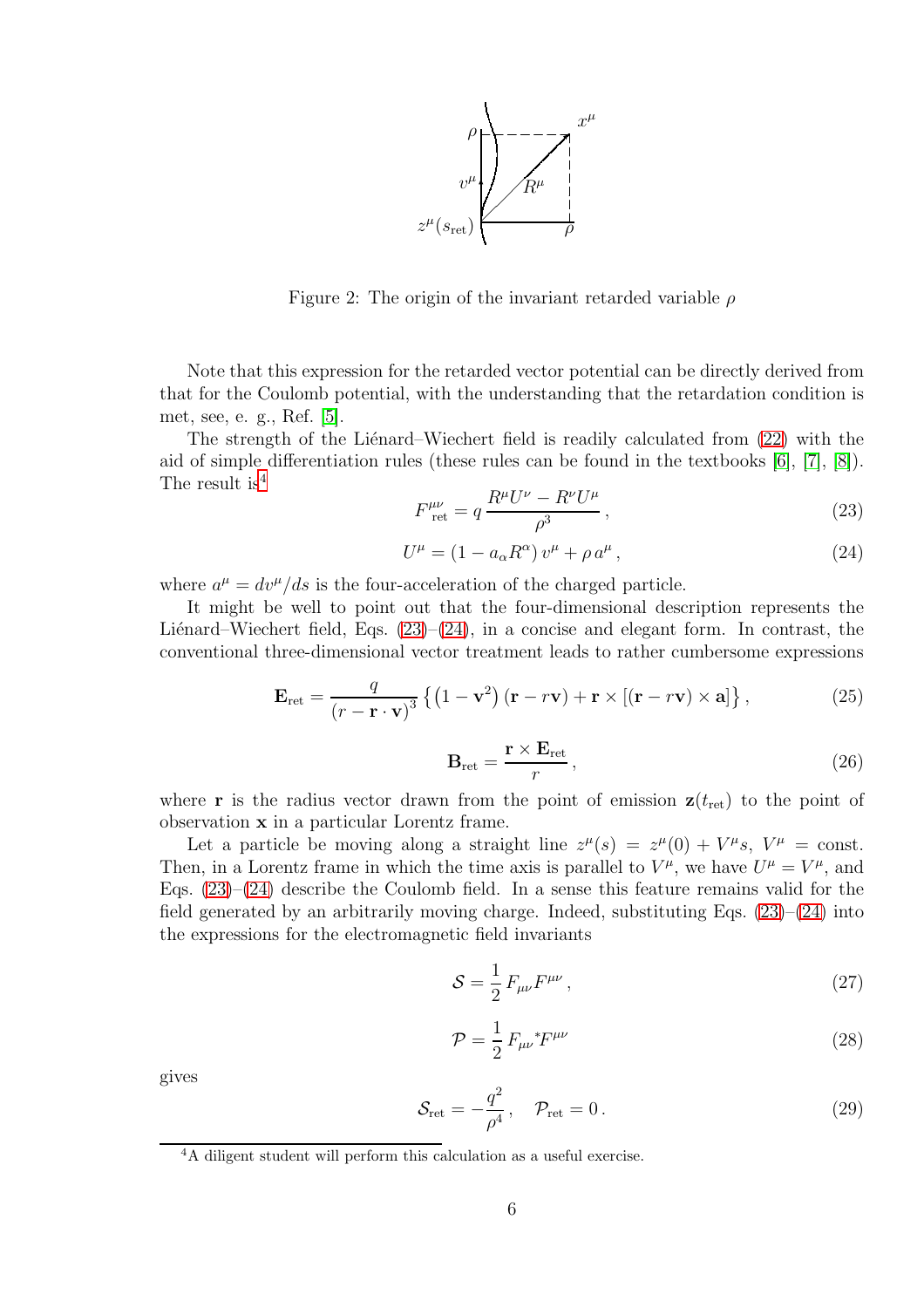Since  $S = \mathbf{B}^2 - \mathbf{E}^2$ , and  $\mathcal{P} = -2\mathbf{E} \cdot \mathbf{B}$ , this result implies that, whatever smooth world line is chosen, one can find such a frame of reference (which is peculiar to every point  $x^{\mu}$ ) that  $\mathbf{B}_{\text{ret}} = 0$  and  $|\mathbf{E}_{\text{ret}}| = q/r^2$  in all points of spacetime, that is, only electric field is observed in this frame. Thus, there exists a global (noninertial) frame of reference in which the retarded electromagnetic field generated by a single arbitrarily moving charge, shown in Eqs.  $(23)$ – $(24)$ , appears as a pure Coulomb field at each observation point.

The Liénard–Wiechert field [\(23\)](#page-5-2) is determined not only by the field  $F_{\text{ret}}$  as such but also by the frame of reference in which  $F_{\text{ret}}$  is measured. If we are to identify the net degrees of freedom related to  $F_{\text{ret}}$ , irrespective of the used frame of reference, we conclude that just the Coulomb field is responsible for those degrees of freedom.

This inference may seem surprising: any charged particle generates a field of electric type! However, we are well aware of the fact that not only fields of electric type but also fields of magnetic type are available in nature. Where do they come from? One can indicate at least two origins of magnetic fields. First, the superposition principle. It is an easy matter to verify from Eqs. [\(23\)](#page-5-2)–[\(24\)](#page-5-3) that the relations  $\mathcal{P} = 0$ ,  $\mathcal{S} < 0$  are in general no longer valid for electromagnetic fields generated by two or several charges, so that the configurations involved may well represent fields of magnetic type. Note that the occurrence of pure magnetic fields due to the circuition of electrons around closed paths suggests a neutral system where electric fields of moving electrons and immovable nuclei mutually cancel. Second, a pure magnetic field may also be related to spin and its associated magnetic dipole moment of the charged particle, which, however, is beyond the scope of the present discussion.

The general solution of the homogeneous wave equation [\(20\)](#page-4-3) can be written as an arbitrary superposition of plane waves  $\epsilon_{\mu} \exp(ik \cdot x)$  with a lightlike propagation vector,  $k^{\mu}, k^2 = 0$ , and the polarization vector  $\epsilon_{\mu}$  orthogonal to the propagation vector,  $\epsilon \cdot k = 0$ . Since our interest here is only with fields distributed over empty space, it is adequate to use a Fourier-integral expansion, so that the desired solution is

<span id="page-6-3"></span>
$$
A^{\mu}(x) = \int \alpha(k) \,\epsilon^{\mu}(k) \, e^{ik \cdot x} \, d^4k \,. \tag{30}
$$

We thus have established our assertion concerning the existence of two fundamental solutions to Maxwell's equations giving rise to the variety of field configurations in classical electrodynamics, with due reservation of course that all the field configurations in macroscopic media were left aside in the present consideration.

# <span id="page-6-0"></span>4 Discussion and outlook (for the expert reader)

Since the discovery of the Aharonov–Bohm effect<sup>[5](#page-6-1)</sup>, the quantity  $A_\mu$  achieved settled status of the basic variable for accounting of the electromagnetic field in quantum theory<sup>[6](#page-6-2)</sup>. Most current theories in high energy physics and gravity begin with gauge invariance as a first principle, that is, proceeding from vector potentials as the basic field variables. To illustrate, we take a glance at the Yang–Mills–Wong theory [\[13,](#page-9-6) [14\]](#page-9-7). The dynamical

<span id="page-6-1"></span><sup>5</sup>This effect would be more properly termed the Ehrenberg–Siday–Aharonov–Bohm effect because it was discovered by Ehrenberg and Siday 10 years before Aharonov and Bohm [\[10,](#page-9-8) [11\]](#page-9-9).

<span id="page-6-2"></span> $6$ Note, however, that this status of vector potentials was challenged in [\[12\]](#page-9-10). We will not go into details of this controversial issue, and refer the interested reader to the original literature.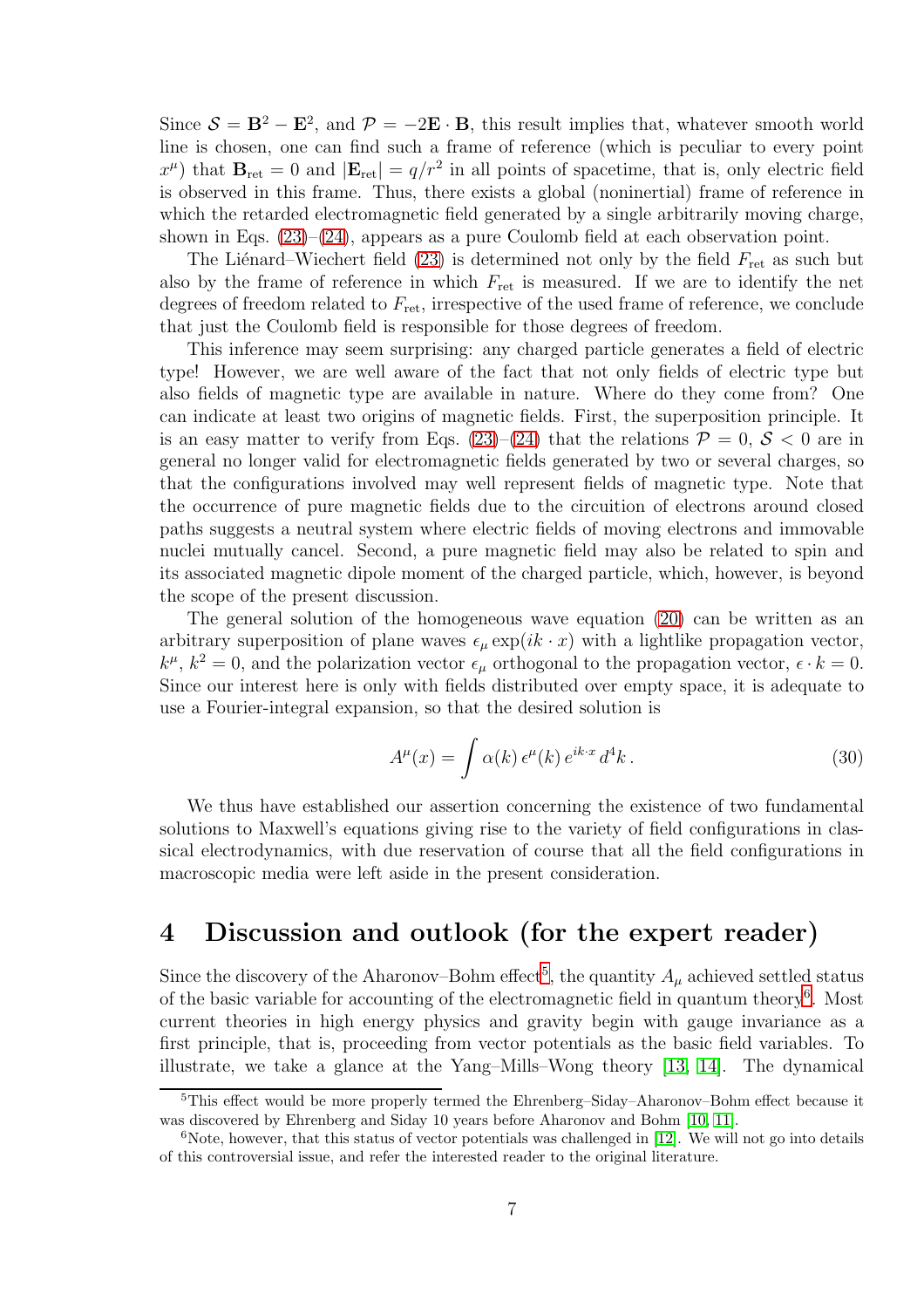equations governing the Yang–Mills field read

<span id="page-7-0"></span>
$$
\partial_{\mu} G^{\mu\nu}_a + g f_{abc} A^b_{\mu} G^c_{\mu\nu} = 4\pi j^\nu_a \,, \tag{31}
$$

where  $G_a^{\mu\nu}$  is the non-Abelian field strength which is expressed in terms of vector potentials  $A^b_\mu$  as

<span id="page-7-1"></span>
$$
G_a^{\mu\nu} = \partial^{\mu} A_a^{\nu} - \partial^{\nu} A_a^{\mu} + g f_a^{bc} A_b^{\mu} A_c^{\nu} , \qquad (32)
$$

g is the Yang–Mills coupling constant,  $f_{abc}$  is the structure constants of the gauge group involved, and  $j_a^{\mu}$  is the color charge current of N point particles, each carrying the color charge  $Q_I^a$ , analogous to the current of N electrically charged point particles,

$$
j_a^{\mu}(x) = \sum_{I=1}^{N} \int_{-\infty}^{\infty} ds_I Q_{aI}(s_I) v_I^{\mu}(s_I) \, \delta^4 \left[ x - z_I(s_I) \right]. \tag{33}
$$

Let  $T_a$  be the generators of the gauge group. All color variables (the field strength, vector potentials, color charges, etc.) can be written in matrix notation, as exemplified by  $G_{\mu\nu}=\frac{i}{a}$  $\frac{i}{g}T_aG^a_{\mu\nu}$ . Then equations [\(31\)](#page-7-0) and [\(32\)](#page-7-1) become

<span id="page-7-5"></span>
$$
[D_{\mu}, G^{\mu\nu}] = 4\pi j^{\nu} , \qquad (34)
$$

<span id="page-7-2"></span>
$$
G_{\mu\nu} = \partial_{\mu}A_{\nu} - \partial_{\nu}A_{\mu} + ig[A_{\mu}, A_{\nu}].
$$
\n(35)

Here, the square brackets stand for commutators of matrix-valued quantities, and  $D_{\mu}$ is the so-called covariant Yang–Mills derivative whose action on any field  $\phi = \phi^a T_a$ , transforming according to the adjoint representation of the gauge group, is given by

$$
D_{\mu}\phi = \partial_{\mu}\phi + g\left[A_{\mu}, \phi\right].\tag{36}
$$

Note that for any gauge covariant quantity  $\phi$ ,

<span id="page-7-3"></span>
$$
[D_{\mu}, D_{\nu}] \phi = g [G_{\mu\nu}, \phi]. \qquad (37)
$$

By recognizing that  $G_{\mu\nu}$  is expressed in terms of  $A_{\mu}$ , according to [\(35\)](#page-7-2), we come to a condition underlying this relation, the Bianchi identity,

<span id="page-7-4"></span>
$$
[D_{\lambda}, G_{\mu\nu}] + [D_{\nu}, G_{\lambda\mu}] + [D_{\mu}, G_{\nu\lambda}] = 0, \qquad (38)
$$

which can be verified through the use of the Jacobi identity

$$
[D_{\lambda}, [D_{\mu}, D_{\nu}]] + [D_{\nu}, [D_{\lambda}, D_{\mu}]] + [D_{\mu}, [D_{\nu}, D_{\lambda}]] = 0, \qquad (39)
$$

combined with Eq. [\(37\)](#page-7-3).

Of course if we define the field strength  $G^a_{\mu\nu}$  in terms of vector potentials  $A^a_\mu$  according to [\(35\)](#page-7-2), then there is no need to join the Bianchi identity [\(38\)](#page-7-4) to the field equation [\(34\)](#page-7-5) for completing the dynamics of this theory. Since the gauge-dependent quantities  $A^a_\mu$  appear in the Yang–Mills theory from the outset, the set of dynamical equations is no longer overdetermined. The situation with the Bianchi identity in General Relativity closely resembles that in the Yang–Mills theory [\[15\]](#page-9-11).

We thus see that classical electrodynamics offers a very instructive example of how the concept of gauge fields and gauge invariance can be introduced in their simplest physical and mathematical context.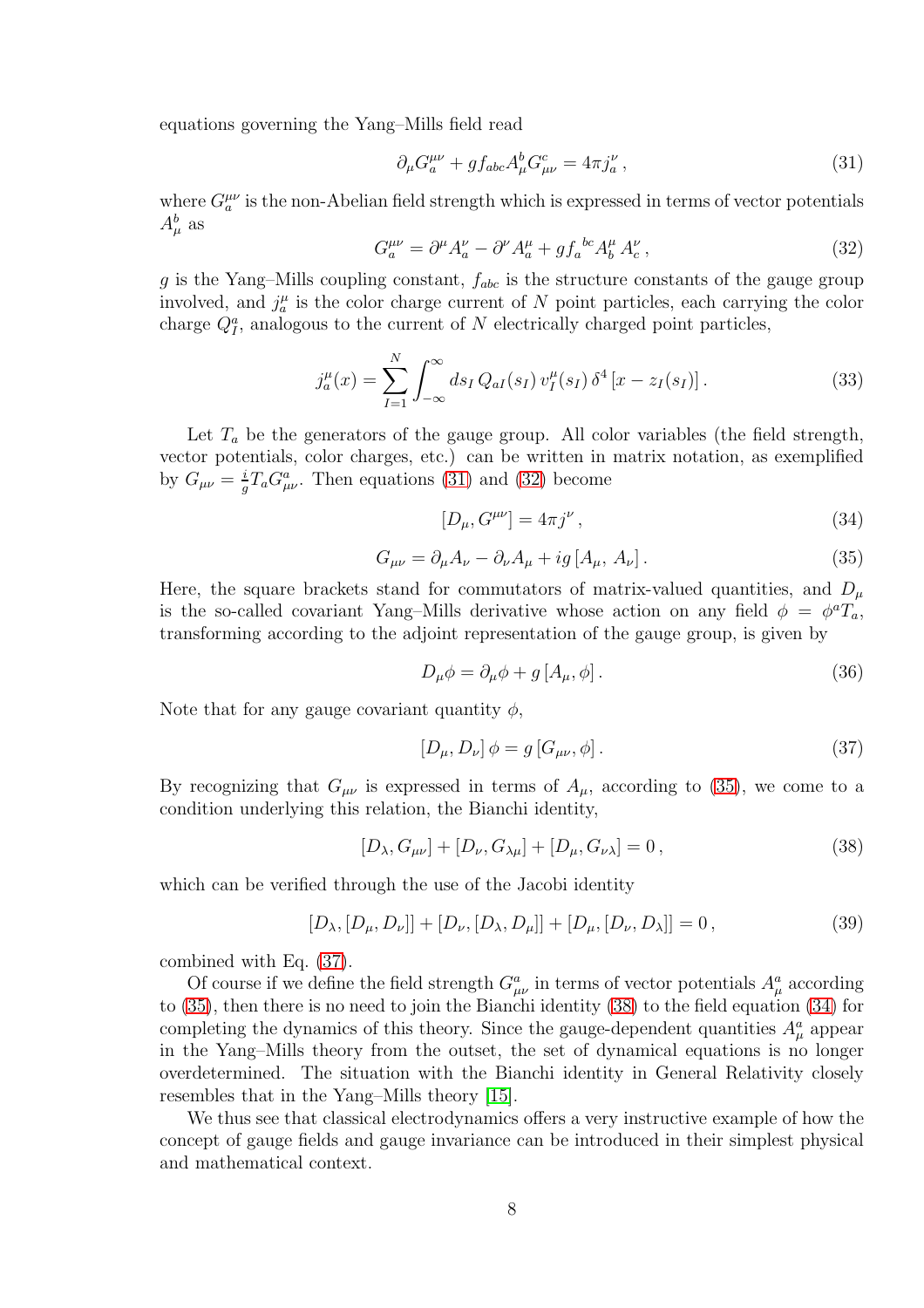One further feature of classical electrodynamics is its remarkably transparent field configuration arrangement: every field configuration stems from the Coulomb fields and plane waves. Note, however, that our concern here is with the fundamental aspects, rather than practical uses, of this arrangement. The Fourier-integral expansion [\(30\)](#page-6-3) is sound but not universally convenient. In some instances it would be appropriate to expand the solution of the homogeneous wave equation [\(20\)](#page-4-3) in terms of spherical harmonics. For example, a plausible guess about the nature of ball lighting is that the essential prerequisite to ball lighting formation is a steady-state field generated by converging and diverging axially symmetric microwaves [\[16,](#page-9-12) [17\]](#page-9-13). Self-dual solution to free Maxwell's equations [\[18\]](#page-9-14) may be suitable to the analysis of standing wave configurations in this as yet unsolved problem.

By contrast, exact solutions in the classical Yang–Mills theory and General Relativity pose many problems. The dynamical equations of these theories are nonlinear, so that any superposition of solutions appears to be something other than a new solution. Solutions to the classical Yang–Mills equations, known by the end of the 1970s, are reviewed in Ref. [\[19\]](#page-9-15). Exact solutions of quantum Yang–Mills theory are altogether out of the question. This task is among one of the seven problems recorded by the Clay Mathematics Institute as the Millennium Prize Problems–the most difficult issues with which mathematicians were struggling at the turn of the second millennium [\[20\]](#page-9-16). A large body of exact solutions in General Relativity are systematized in the catalog [\[21\]](#page-9-17).

Are there exact solutions of these theories similar to the Liénard–Wiechert solution [\(24\)](#page-5-3)? Such solutions to the Yang–Mills equations were indeed found in Ref. [\[22\]](#page-10-0) (for a review see Ref. [\[23\]](#page-10-1)), and rediscovered in Ref. [\[24\]](#page-10-2). These solutions fall into two classes. One of them contains solutions describing Yang–Mills fields of electric type, whose field invariants P and S built out of  $G^a_{\mu\nu}$  are  $\mathcal{P} = 0$  and  $\mathcal{S} < 0$ , while the other contains solutions describing fields of magnetic type specified by  $P = 0$  and  $S > 0$ . These two types of solutions are very likely related to two phases of the Yang–Mills vacuum.

As to General Relativity, exact solutions describing the gravitational field generated by an arbitrarily moving massive particle, similar to the Lienard–Wiechert solution, still remain unknown.

The non-Abelian analogues of electromagnetic plane waves, that is, exact solutions to equation [\(34\)](#page-7-5) with  $j^{\mu} = 0$  obeying the requirements that the energy density is bounded throughout spacetime, the direction of the Poynting vector is constant, and the magnitude of the Poynting vector is equal to the energy density, were found in Ref. [\[25\]](#page-10-3). However, such waves moving in different directions can not be superposed, and hence, they are of no practical importance.

### <span id="page-8-0"></span>References

- [1] Kosyakov B P 2014 The pedagogical value of the four-dimensional picture I: Relativistic mechanics of point particles Eur. J. Phys. 35 025012.
- <span id="page-8-1"></span>[2] Kosyakov B P 2014 The pedagogical value of the four-dimensional picture II: Another way of looking at the electromagnetic field *Eur. J. Phys.* **35** 025013.
- <span id="page-8-2"></span>[3] Whittaker E 1910 A History of the Theories of Aether and Electricity. The Classical Theories (London: Nelson). 2nd revised and enlarged edition 1951, p 242.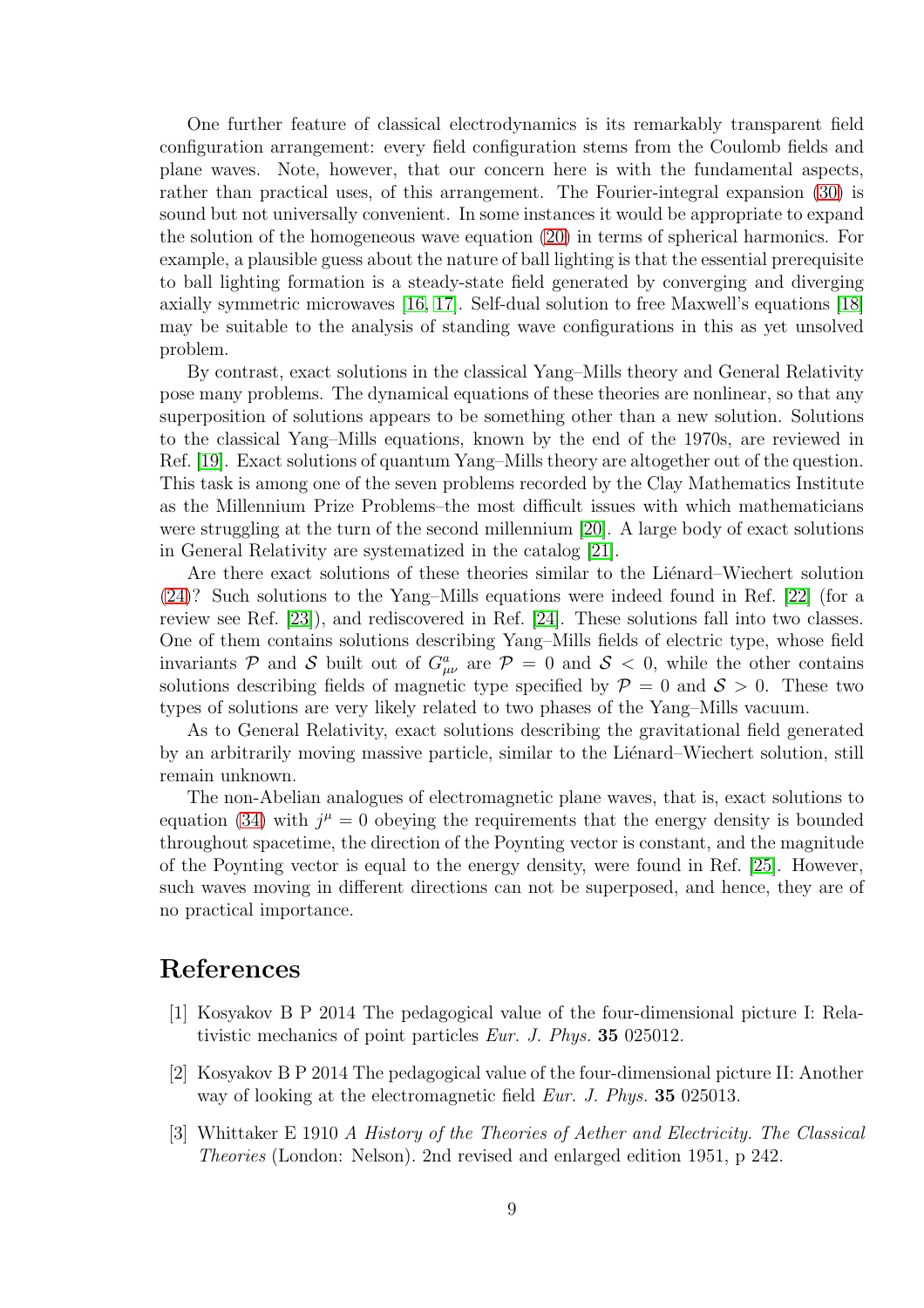- <span id="page-9-1"></span><span id="page-9-0"></span>[4] Jackson J D 1962 Classical Electrodynamics (New York: Willey), 2nd edition 1975, 3rd edition 1999.
- <span id="page-9-2"></span>[5] Landau L D and Lifshitz E M 1980 The Classical Theory of Fields (New York: Butterworth–Heinemann).
- <span id="page-9-3"></span>[6] Synge J L 1956 Relativity: The Special Theory (Amsterdam: North Holland).
- <span id="page-9-4"></span>[7] Barut A O 1964 Electrodynamics and Classical Theory of Fields and Particles (New York: Colier–Macmillan), 2nd edition 1980 (New York: Dover).
- <span id="page-9-5"></span>[8] Rohrlich F 1965 Classical Charged Particles (Reading: Addison–Wesley), 2nd edition 1990, 3rd edition 2007 (Singapore: World Scientific).
- <span id="page-9-8"></span>[9] Dirac P A M 1938 Classical theory of radiating electron Proc. Roy. Soc. A167 148- 169.
- <span id="page-9-9"></span>[10] Ehrenberg W and Siday R E 1949 The refractive index in electron optics and the principles of dynamics Proc. Phys. Soc. B 62 8-21.
- <span id="page-9-10"></span>[11] Aharonov Y and Bohm D 1959 Significance of electromagnetic potentials in quantum theory Phys. Rev. 115 485-491.
- <span id="page-9-6"></span>[12] Vaidman L 2012 Role of potentials in the Aharonov–Bohm effect Phys. Rev. A 86 040101.
- <span id="page-9-7"></span>[13] Yang C N and Mills R 1954 Conservation of isotopic spin and isotopic gauge invariance. Phys. Rev. 96 191-195.
- <span id="page-9-11"></span>[14] Wong S K 1970 Field and particle equation for the classical Yang–Mills field and particles with isotopic spin Nuovo Cimento A 65 689-694.
- <span id="page-9-12"></span>[15] Misner C W, Thorne K S and Wheeler J A 1973 Gravitation (San Francisco: Freeman) pp 334-380.
- [16] Kapitza P L 1955 On the nature of ball lightning Doklady Academii Nauk SSSR 101 245-248 (in Russian).
- <span id="page-9-13"></span>[17] Stenhoff M 1999 Ball Lightning: An Unsolved Problem in Atmospheric Physics (New York, Kluwer).
- <span id="page-9-15"></span><span id="page-9-14"></span>[18] Chubykalo A E, Espinoza A and Kosyakov B P 2009 Self-dual electromagnetic fields Am. J. Phys. **78** 858-861.
- <span id="page-9-16"></span>[19] Actor A 1979 Classical solutions of SU(2) Yang–Mills theories Rev. Mod. Phys. 51 461-525.
- [20] Jaffe A and Witten E 1999 Quantum Yang–Mills theory In The Millennium Prize Problems Edited by Carlson J, Jaffe A and Wiles A (Cambridge: Clay Mathematics Institute) pp 129-152.
- <span id="page-9-17"></span>[21] Kramer D et al. 1980 Exact Solutions of the Einstein's Field Equations (Berlin: Deutscher Verlag der Wissenschaften).